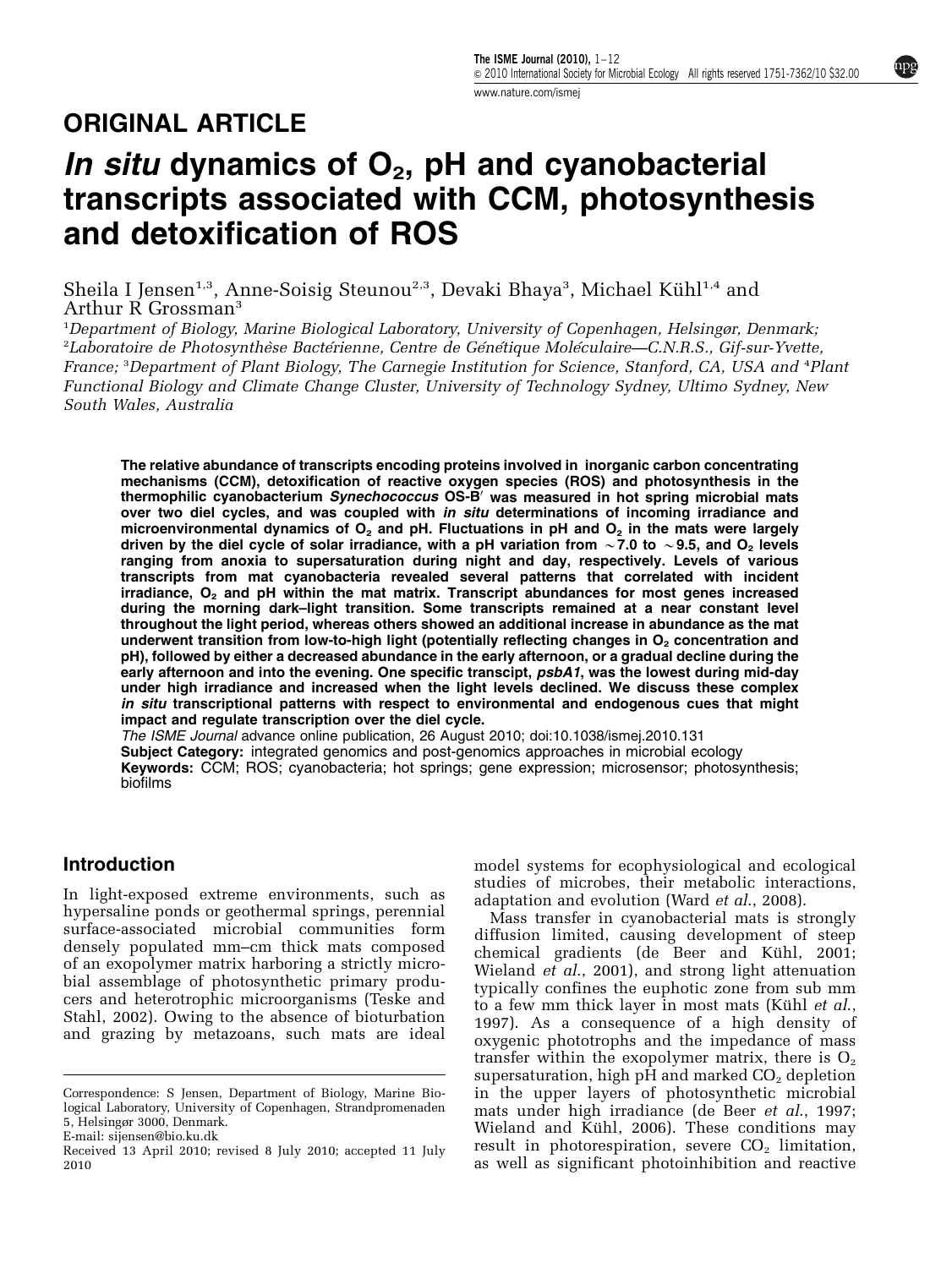Gene expression in a hot spring microbial mat

SI Jensen et al

oxygen species (ROS) formation. However, microbial mats can sustain high rates of photosynthesis under high irradiance, suggesting that the cyanobacteria in the mats have efficient inorganic carbon concentrating mechanisms (CCM) and can either control the production of ROS or ameliorate its potential toxic effects. Yet, both the presence and regulation of CCM activity and ROS detoxification are virtually unstudied in mat-dwelling cyanobacteria (cf. recent reviews by Price et al[., 2008;](#page-10-0) Latifi et al[., 2009](#page-9-0); but see Kilian et al[. \(2007\)](#page-9-0)).

Studies of CCM in cyanobacteria, its regulation by  $CO<sub>2</sub>$  levels, the ways in which it has been tailored to growth in specific environments and how it impacts other cellular reactions, including those that generate ROS, have mostly been performed with the freshwater planktonic model organisms Synechocystis sp. PCC 6803 and Synechococcus sp. PCC 7942 (Price et al[., 2008;](#page-10-0) Raven et al[., 2008](#page-10-0)). These organisms have been maintained in culture for decades under laboratory conditions in which there is little fluctuation in  $pH$ ,  $O_2$  and  $CO_2$  levels.

Studies of the ways in which cyanobacteria adjust to low  $CO<sub>2</sub>$  conditions have primarily focused on the CCM, which allows cells to concentrate inorganic carbon (Ci; in this study defined as  $CO_2$  and  $\check{\mathrm{HCO}}_{3}^-$ ) against a concentration gradient and to generate a high concentration of  $CO<sub>2</sub>$  around ribulose-1, 5-bisphosphate carboxylase [\(Tchernov](#page-10-0) et al., 2003; Kaplan et al[., 2008](#page-9-0)). Cyanobacteria possess a number of different genes that are induced during Ci deprivation, which allow cells to acquire and fix Ci more efficiently ([Volokita](#page-10-0) et al., 1984; [Badger and](#page-9-0) [Price, 1990;](#page-9-0) Omata et al[., 1999; Shibata](#page-10-0) et al., 2001; Maeda et al[., 2002](#page-9-0); Price et al[., 2004;](#page-10-0) [Zhang](#page-11-0) et al., [2004;](#page-11-0) [Koropatkin](#page-9-0) et al., 2007; Folea et al[., 2008;](#page-9-0) Xu et al[., 2008\)](#page-11-0); these low Ci-induced genes encode polypeptides that are considered as components of the CCM (Kaplan et al[., 2008\)](#page-9-0). The majority of ribulose-1,5-bisphosphate carboxylase in cyanobacteria is localized to a specialized microcompartment, the carboxysome, and the structural and catalytic components of the carboxysome are also considered as part of the CCM (Price et al[., 2008\)](#page-10-0).

The high  $O_2$  tension found within cyanobacterial mats during mid-day may result in elevated ROS generation [\(Jamieson](#page-9-0) et al., 1986). Levels of ROS may also increase as a consequence of both ultraviolet irradiation and excess excitation of the photosynthetic apparatus by high levels of photosynthetically active radiation (400–700 nm). ROS can severely damage cellular components, including the photosynthetic apparatus itself (Aro *et al.*, 2005; [Bouchard](#page-9-0) et al., 2006). Photoinhibition, a consequence of photodamage to photosystem II, can lead to a further rise of ROS levels. Oxidative stress in phototrophs can be alleviated by the synthesis of various enzymes (for example, glutathione peroxidase, glutathione S-transferases, thioredoxins and superoxide dismutase) that help minimize ROSelicited damage (Goyer et al[., 2002;](#page-9-0) [Sarkar](#page-10-0) et al.,

[2005;](#page-10-0) Dayer et al[., 2008\)](#page-9-0). Harmful effects of light on phototrophs will also depend on Ci availability, as well as on environmental levels of other nutrients, for example, nitrogen, phosphorus, sulfur and iron ([Takahashi and Murata, 2008\)](#page-10-0).

The microbial mats in the effluent channels of the alkaline siliceous hot springs, Mushroom and Octopus Springs (Yellowstone National Park, WY, USA), have been the subject of detailed biogeochemical and microbiological investigations for  $>$ 40 years ([Brock, 1967;](#page-9-0) Ward *et al.*, 1998, 2006). At temperatures  $>55^{\circ}C$ , these mats are exclusively colonized by prokaryotes, including oxygenic photoautotrophic cyanobacteria in the genus Synechococcus spp. and anoxygenic filamentous phototrophic bacteria, Roseiflexus spp. and Chloroflexus spp.; many other functional groups inhabit these microbial ecosystems, but the photosynthetic microbes are dominant inhabitants (Ward et al[., 1998, 2006;](#page-10-0) Bhaya et al[., 2007\)](#page-9-0). Two ecologically relevant cyanobacteria, Synechococcus OS-B' and Synecho $coccus$  OS-A (designated Syn OS-B' and Syn OS-A), have been isolated from the mats of Mushroom and Octopus Springs ([Allewalt](#page-9-0) et al., 2006), and their genomes were sequenced along with metagenomic sequencing of DNA isolated from microbes in the top layer of the microbial mat ([Bhaya](#page-9-0) et al., [2007\)](#page-9-0). This genomic information provides a strong foundation for studies of cyanobacterial in situ gene expression over the diel cycle ([Steunou](#page-10-0) et al., 2006, [2008\)](#page-10-0).

We investigated the *in situ* dynamics of the abundance of transcripts from  $\text{Syn } \text{OS-B}'$  (and cyanobacteria with similar genes) encoding proteins involved in CCM, photosynthesis and ROS detoxification, to resolve diel expression patterns and gain insights into mechanisms controlling expression of these genes in mat-dwelling, thermophilic cyanobacteria. These studies were combined with detailed mapping of temperature, incident irradiance and microenvironmental analysis of  $pH$  and  $O<sub>2</sub>$  conditions in the mat over the diel cycle.

#### Materials and methods

#### Sample site and collection

Sampling and in situ measurements were performed over two diel cycles on 30 June–1 July 2005 and 13–14 September 2008 in an effluent channel of Mushroom Spring, Yellowstone National Park. Temperature at the sampling site was  $56-61^{\circ}C$ during each diel cycle. The downwelling quantum irradiance was measured continuously with a datalogger equipped with a quantum irradiance sensor (LI-1400D, LI190, LI-COR Biosciences, Lincoln, NE, USA). Mat samples  $({\sim}1.0 \text{ cm}^2)$  were collected, the top 2 mm were excised, cut in half and frozen in liquid  $N_2$ , as described previously ([Steunou](#page-10-0) et al., 2008). Although extensive sampling in 2005 was allocated toward the dark-to-light and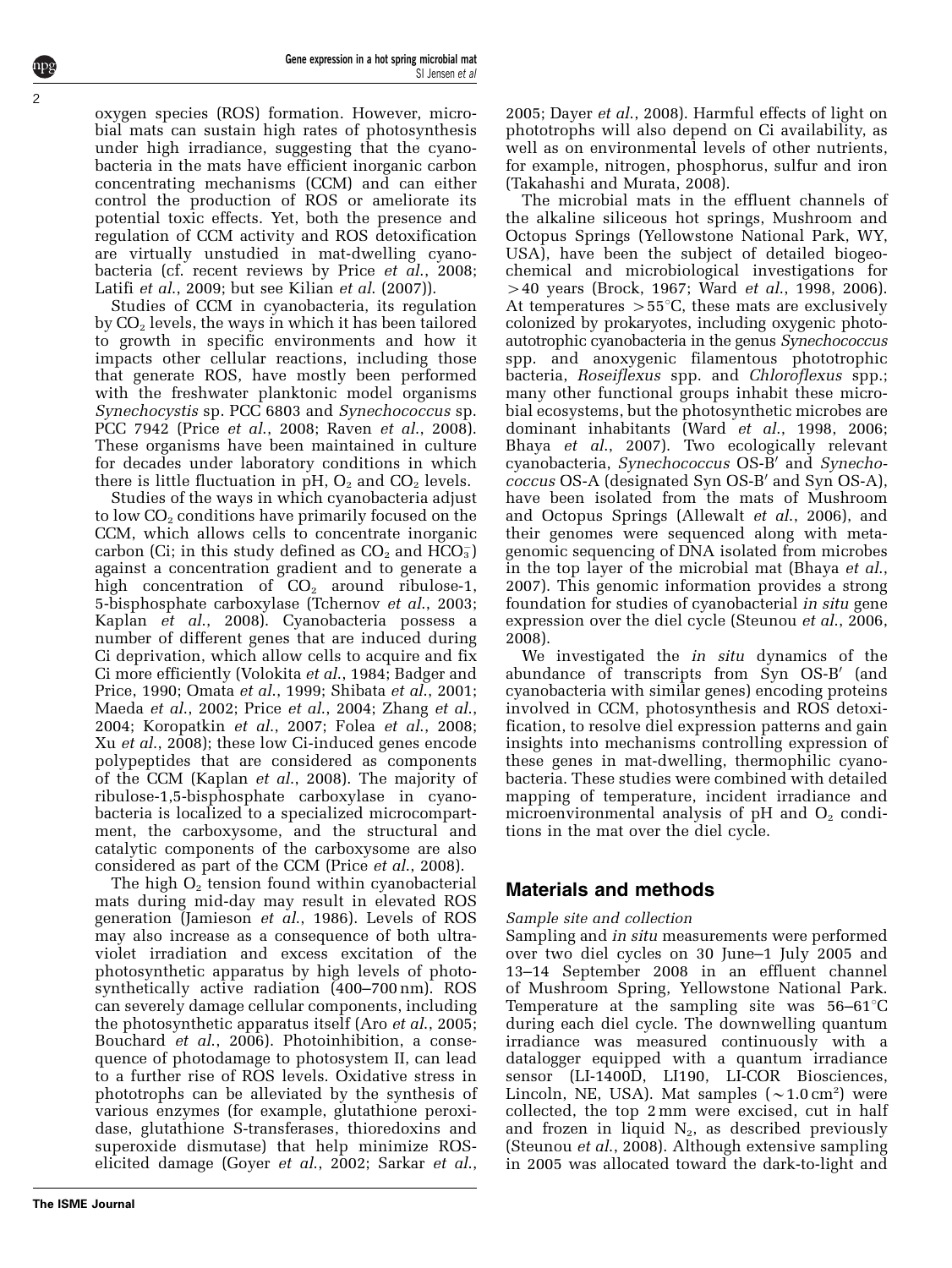light-to-dark transition periods, more samples were collected during daytime in 2008.

#### Microsensor measurements

Microprofiles of the  $O<sub>2</sub>$  concentration in the microbial mat were measured in situ in vertical steps of  $50-200 \mu m$  with a Clark-type  $O_2$  microelectrode [\(Revsbech, 1989\)](#page-10-0) connected to a battery-operated pA meter (PA2000, Unisense A/S, Arhus, Denmark), as described in detail elsewhere ([Steunou](#page-10-0) et al., [2006, 2008\)](#page-10-0). Based on data from numerous  $O_2$ microprofiles, isopleth diagrams of  $O<sub>2</sub>$  levels in the mat over the diel cycle were generated with the software package Origin Pro 7.5 (OriginLab Corp., Northampton, MA, USA).

Microprofiles of pH were measured *in situ* using a pH glass microelectrode [\(Thomas, 1978;](#page-10-0) Kühl and [Revsbech, 2001](#page-9-0)) and a standard calomel reference electrode connected to a high impedance mV-meter (VF-4, WPI Inc., Sarasota, FL, USA). Linear calibrations of the mV readings were performed in standard buffers at pH 4.0, 7.0 and 10.0 at in situ temperatures, yielding near-Nernstian sensor responses of 54-57 mV per pH unit change.

#### Gene annotation

The genome of Syn OS-B' was examined to identify genes encoding proteins involved in CCM and

detoxification of ROS; resources used to identify these genes were Genbank annotation, KEGG genomic data [\(Kanehisa and Goto, 2000\)](#page-9-0) and homologies to well studied genes in model organisms. Primers used to analyze transcript abundances (Table 1) were designed to specifically target transcripts from Syn OS-B<sup>*i*</sup>, based on full genome sequence information (NC\_007776 for Syn  $OS-B'$  and NC\_007775 for Syn OS-A; Bhaya et al[., 2007\)](#page-9-0), and homologous sequences likely associated with variant mat cyanobacteria observed in the metagenomic database [\(http://blast.jcvi.org/yellowstone-blast/index.cgi?pro](http://blast.jcvi.org/yellowstone-blast/index.cgi?project=gym)[ject](http://blast.jcvi.org/yellowstone-blast/index.cgi?project=gym) = [gym](http://blast.jcvi.org/yellowstone-blast/index.cgi?project=gym); Bhaya et al[., 2007\)](#page-9-0). Primers were tested on genomic DNA from an axenic culture of Syn OS-B' and a unicyanobacterial culture of Syn OS-A, as positive and negative controls, respectively. All primers were specific except for those used to quantify transcripts from CYB\_1611 (putative bicA), which amplified the same fragment from the genomes of Syn OS-A and Syn OS-B'.

#### RNA extraction and DNAse treatment

RNA from microbial mat samples collected in 2005 was extracted as described ([Steunou](#page-10-0) et al., 2008). A slightly modified protocol was used to extract the RNA from samples collected in 2008. In this protocol the initial vortexing and cell harvesting steps were removed. Instead, mat pieces were

Table 1 Primers used for qPCR analysis of in situ transcript levels in Synechococcus OS-B' (genome accession number NC\_007776)

| Gene                                                       | Locus tag                        | Forward primer                                                                        | Reverse primer                                             |
|------------------------------------------------------------|----------------------------------|---------------------------------------------------------------------------------------|------------------------------------------------------------|
| Carboxysome assembly proteins<br>ccmM<br>ccmN              | CYB 1794<br>CYB 1793             | 5'-CCACAGCCTACGTGCATTCT-3'<br>5'-TCGCTATTTTGTCAGTGGTGA-3'                             | 5'-AGTAGGGTTGGCCGTCTTCT-3'<br>5'-CCCATTCCCAAGGTTGCT-3'     |
| Ci-fixation<br>rbcL                                        | CYB 2579                         | 5'-GTGGAGCGGGATAAGTTGAA-3'                                                            | 5'-CAGCCTCCATCACGAACAAGT-3'                                |
| $CO2$ hydration<br>chpX<br>chpY                            | CYB 1810<br>CYB 2877             | 5'-GGGCTTGGGGATCTTGTTT-3'<br>5'-CACCCTTTTGCGGATGTAGT-3'                               | 5'-GCAGGGAGCGTAGGTGATAG-3'<br>5'-TTGGCCAGCTTCAAATATTCTT-3' |
| Putative bicarbonate transporters<br>cmpA<br>Put. $bicA^a$ | CYB 0604<br>CYB 1611             | 5'-CGCAAGTTCAAAGCTGCCTAT-3'<br>5'-CAGAACCTGCCGACCTACCT-3'                             | 5'-GGGCCAAATCTGTTGAGTAAGA<br>5'-AGCTCTTGGTCGGAGTCGT-3'     |
| Superoxide dismutase<br>sodB                               | CYB 2514                         | 5'-TCTGGCCAACAAGTCTCTGG-3'                                                            | 5'-GTAACCTTCAGCGTGCCATC-3'                                 |
| Peroxidase                                                 | CYB 2254                         | 5'-CATGGAATTCAAGACGGTGAA-3'                                                           | 5'-TATTCGCTGTCCACCGAGAC-3'                                 |
| Carotenoid synthesis<br>$cr$ t $P$<br>crtO                 | CYB 1694<br>CYB 0017             | 5'-GACAAGCCGGGCACCTAT-3'<br>5'-CTGCGACCGGAGATCATTC-3'                                 | 5'-CAGCCATTCCAAGAGGCTA-3'<br>5'-ATCGGCGGCTGCATTAAG-3'      |
| Gluthathione synthesis                                     | Cyb 0556                         | 5'-ACCCTTCTGCCAGGGAGT-3'                                                              | 5'-CGCTCAGAGCTAGGTAGAGAGA-3'                               |
| Photosystem genes<br>psbA1<br>psbA2<br>psbA3               | CYB 0216<br>CYB 0371<br>CYB 0433 | 5'-TGATGATCCCGACGCTGT-3'<br>5'-AACATCATTTCTGGGGCTGTA-3'<br>Same as for psbA2/CYB_0371 | 5'-GAGCCATTCATCCAAAGAAGC-3'<br>5'-GTAGCTCAGCTCCCATTCG-3'   |
| Potential regulatory protein<br>ccmR                       | CYB 1948                         | 5'-AAGCAATTGAGCAAAGCTGTAG-3'                                                          | 5'-TTGAGCACCTTAAGAGCTACGTC-3'                              |

Abbreviations: Ci, inorganic carbon; qPCR, quantitative PCR.

<sup>a</sup>The primers will anneal to the bicA gene in both Synechococcus OS-B' and Synechococcus OS-A.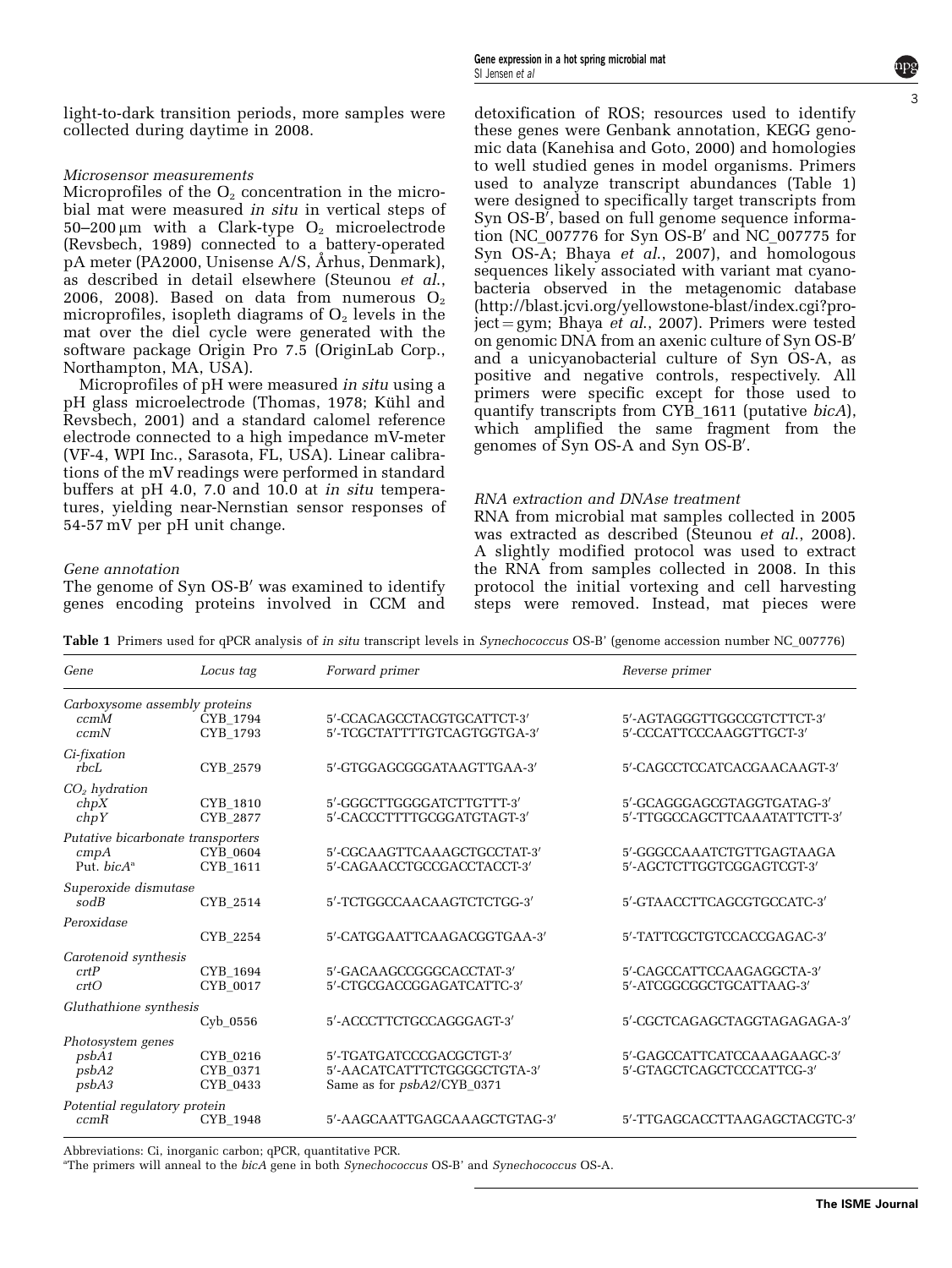disrupted at full power in the bead-beater for 15–30 s after the addition of  $250 \mu$ l NaOAc and lysis buffer (see steps 1, 3 in Supplementary Methods 1). We also extracted the sample once with 1 vol chloroform after the final phenol:chloroform extraction, as described in Supplementary Methods 1.

#### Reverse transcription–quantitative PCR

Random primers (Invitrogen Corp., Carlsbad, CA, USA) were annealed to 1 µg of total RNA and extended for 10 min (25 °C) and 30 min (55 °C) using Transcriptor Reverse Transcriptase (Roche Diagnostics Corp., Indianapolis, IN, USA), according to the manufacturer's instructions. The synthesized complementary DNA was diluted 10-fold and  $2 \mu l$  of the diluted complementary DNA served as template for quantitative PCR using the FastStart SYBR Green Master system (Roche Diagnostics Corp.) and the Engine Opticon System (Bio-Rad Laboratories Inc., Hercules, CA, USA) according to the manufacturer's instructions. Specific amplification of target genes was 1 cycle at  $95^{\circ}$ C for 10 min, and 40 cycles at  $94^{\circ}$ C for 10 s, 60 °C or 64 °C for 15 s, 72 °C for 30 s, 80 °C for 10 s, and a final incubation for 10 min at  $72^{\circ}$ C during the last cycle. The relative abundance of individual transcripts was determined by using the same amount of RNA in the reverse transcription-reactions and by normalizing each time point over the diel cycle to the lowest amplification signal for each specific transcript ([Whelan](#page-10-0) *et al.*, 2003; [Steunou](#page-10-0) *et al.*, 2008).

Amino acid identities to putative orthologs encoded by the various reference cyanobacterial genomes (Synechococcus sp. PCC 7942; Synechococcus sp. PCC 7002 and Synechocystis sp. PCC 6803) are shown in Supplementary Table 1. In all cases, the deduced protein sequences were most identical to homologs in Syn OS-A, except for CrtO, which is not present on the Syn OS-A genome. Additional information regarding genes selected for expression analysis can be found in Supplementary Information 1 and Supplementary Figures 1 and 2.

#### Environmental analysis

The  $O_2$  and pH levels in the uppermost mat layers  $\sim$  50–150 µm depth) closely tracked the incident irradiance, where  $O<sub>2</sub>$  fluctuated between anoxia during the night, suboxic conditions during a prolonged period of dim light in the early morning,  $O<sub>2</sub>$  supersaturation during most of the day, and a period of fluctuating oxic and suboxic conditions during late afternoon [\(Figure 2](#page-4-0)). The pH in the mat spanned  $>2$  units, from pH  $\sim$  7.0 during the night (2005 and 2008) to pH  $\sim$  9.2 (2008) and  $\sim$  9.3–9.8 (2005) during periods of high light in the day; the pH of the overlying water changed much less ([Figure 2,](#page-4-0) bottom panel). The pronounced daytime increase in  $pH$  indicates severe  $CO<sub>2</sub>$  depletion in the photic zone during periods of high photosynthetic  $CO<sub>2</sub>$  fixation as reported in studies of other microbial mats ([de Beer](#page-9-0) et al., 1997).

#### Results and discussion

#### Gene annotation

Investigated genes of Syn OS-B' and the gene clusters in which they occur are shown in Figure 1.

#### In situ gene expression

Our in situ investigations of diel gene expression patterns involved monitoring levels of specific



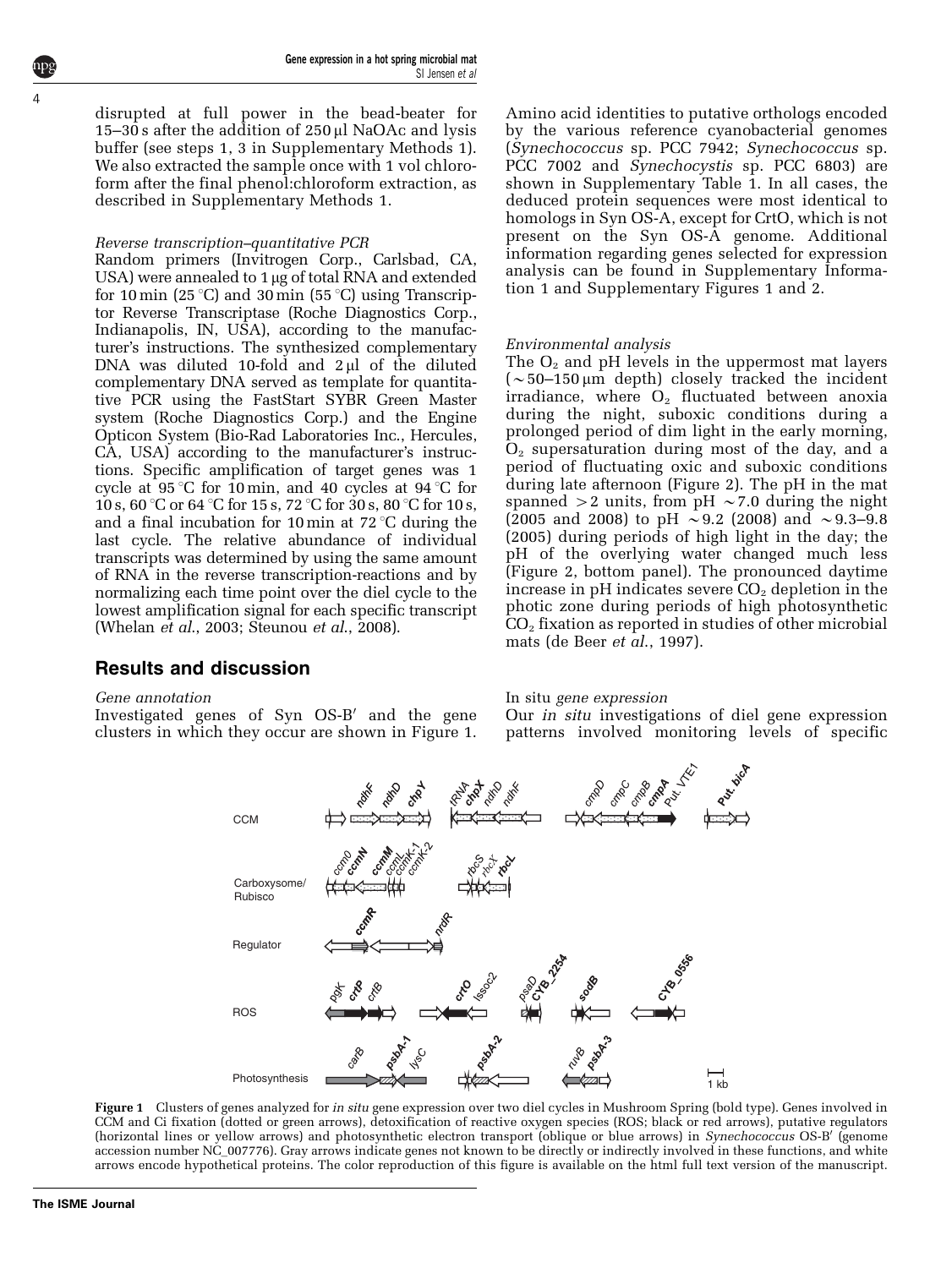<span id="page-4-0"></span>

Figure 2 In situ measurements of incident downwelling irradiance ( $\mu$ mol photons m<sup>-2</sup>s<sup>-1</sup>; top panels), O<sub>2</sub> levels (% air saturation; central panels) and pH (bottom panels) at different mat depths, as measured over two diel cycles at a  $60^{\circ}$ C sampling site in Mushroom Spring in July 2005 (left panels) and September 2008 (right panels).

cyanobacterial transcripts associated with CCM, ROS detoxification and photosynthesis in the microbial mats. The abundance of these transcripts changed significantly in concert with the extremely dynamic physico-chemical conditions of the microbial mat. Analyses of these patterns allow insights into regulatory mechanisms that modulate physiological activities and growth of mat-dwelling thermophilic cyanobacteria.

CCM. Transcripts encoding proteins involved in bicarbonate and  $CO<sub>2</sub>$  uptake (chpY, cmpA, putative bicA and chpX) increased in the mat during the transition from total darkness to low light [\(Figure 3\)](#page-5-0), and stayed at this level throughout the low-light period (irradiance of  $<$  200 µmol photons m $^{-2}$  s $^{-1}$ ) in the early morning ([Figures 3b-e](#page-5-0)). A further increase in the levels of the chpY, cmpA, putative bicA and chpX transcripts was observed as irradiance levels rose (08:00 and 10:00 hours in 2005 and 2008, respectively). In the early afternoon, the levels of chpY, cmpA and bicA transcripts declined (14:00 hours in 2005 and 15:00 hours in 2008), even though irradiance,  $O_2$  concentration and pH were still elevated (Figures 2 and 3a). The  $chpX$ transcript also declined somewhat in the early afternoon, although it tended to be maintained at a higher level relative to the other transcripts [\(Figure 3e](#page-5-0)).

These first observations of diel patterns of transcript abundances from genes encoding cyanobacterial Ci transporters in hot spring mats are largely consistent with what has been observed for cultured cyanobacteria. The darkness to light transition elicited an increase in abundance of CCM

transcripts; such results could be explained by photoreceptor control or changes in the redox state of the cells (for example, the plastoquinone pool) upon initial light exposure. Both possibilities are in accord with the finding that active Ci-transport is light/energy dependent (Ogawa et al[., 1985;](#page-10-0) [Li and](#page-9-0) [Canvin, 1998;](#page-9-0) [Tchernov](#page-10-0) et al., 2001), and studies of laboratory cultures of Synechocystis sp. PCC 6803 have demonstrated that light is a prerequisite for elevation of CCM transcript levels [\(McGinn](#page-9-0) et al., [2003\)](#page-9-0). The additional increase in CCM transcript levels under the low-to-high irradiance transition has a number of potential explanations: (1) Several investigations on changes in CCM

transcript levels suggest that a limiting internal Ci pool can serve as a signal that activates gene expression during illumination (Omata et al[., 1999,](#page-10-0) [2001; Shibata](#page-10-0) et al., 2001; [McGinn](#page-9-0) et al., 2003; Woodger et al[., 2003, 2005](#page-11-0)). This possibility is plausible for mat cyanobacteria as, during the shift from low-to-high light, the pH in the upper layers of the microbial mat increased from  $\sim$  7.5 to  $>$  9.0 (Figure 2), indicating a severe depletion of the Ci pool. Depletion of external Ci as a consequence of high photosynthetic demand for Ci by the cyanobacteria would lead to a marked depletion of internal Ci, at least until the CCM proteins facilitate Ci uptake against the concentration gradient. However, Ci limitation, as well as limitation for other nutrients, can also cause a decline in the utilization of reductants produced by photosynthetic electron transport, which in turn might lead to elevated redox levels, ROS production and cellular damage [\(Takahashi and Murata, 2008\)](#page-10-0); all of these factors would likely impact gene expression.

(2) Part of the elevated CCM transcript levels may also reflect a further light-induced activation of genes in Syn OS-B' variants that reside at the bottom of the cyanobacterial layer of the mat; these organisms may not have experienced light saturation of gene activity during the low-light period in the morning owing to strong light attenuation in the microbial mat (Ward et al[., 2006\)](#page-10-0).

(3) Increased transcript levels may also reflect elevated energy levels required to fuel gene activity in the cyanobacteria and an increase in the cellular redox state with increasing photosynthetic activity as morning progresses ([McGinn](#page-9-0) et al., 2004); these features are also related to  $(4)$  elevation of the  $O<sub>2</sub>$ concentration in the mat (Figure 2), which would impact cyanobacterial respiration, photosynthesis and energy status ([Woodger](#page-11-0) et al., 2005). It is also possible that specific metabolites like 2-phosphoglycolate, accumulating under increasing mat  $O<sub>2</sub>$ concentrations, could act as co-inducers of gene expression [\(Marcus](#page-9-0) et al., 1983; [Nishimura](#page-9-0) et al., [2008\)](#page-9-0). (5) High pH within the microbial mat during midday (Figure 2) may lead to elevated intracellular pH [\(Ritchie, 1991, 2008\)](#page-10-0) and a potential shift in the intracellular  $CO<sub>2</sub>/HCO<sub>3</sub>$  ratio, which might impact gene activity; this ratio may also be influenced by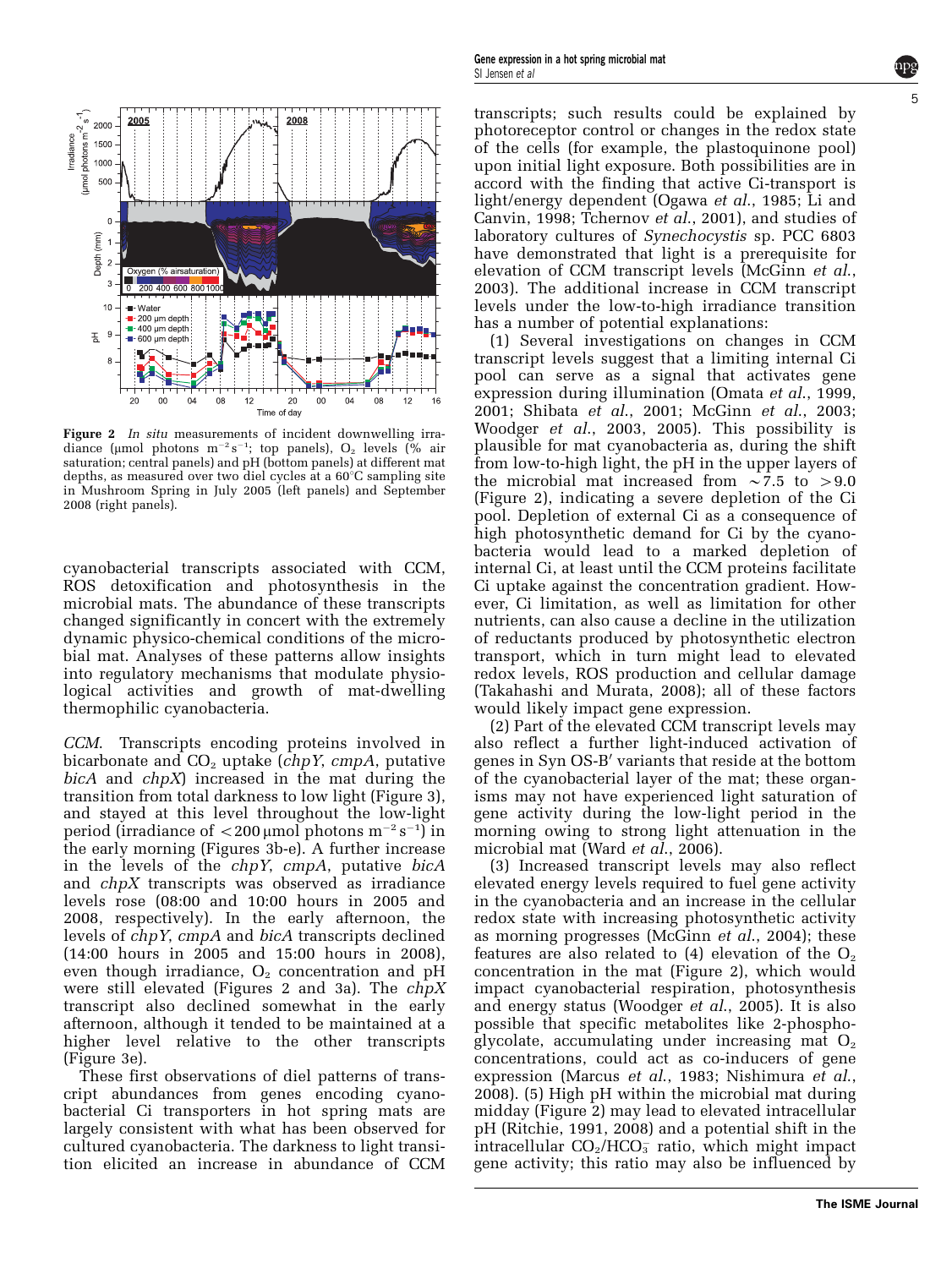<span id="page-5-0"></span>

Figure 3 Incident downwelling irradiance (400-700 nm) (a;  $\mu$ mol photons m<sup>-2</sup> s<sup>-1</sup>) and relative abundance of transcripts from CCM genes (b; chpY, c; cmpA, d; putative bicA, e; chpX, f; ccmM, ccmN, rbcL and g; putative ccmR), as measured over two diel cycles at a 60 °C sampling site in Mushroom Spring in July 2005 (left panels) and September 2008 (right panels). Transcript abundance data show the mean  $\pm$  s.e.  $(n=3)$ .

the intracellular ionic composition and carbonic anhydrase activity.

The pronounced decline in CCM transcript levels in the early afternoon as observed for  $chpY$ ,  $cmpA$ and bicA (Figure 3), despite high irradiance and an elevated  $O<sub>2</sub>$  concentration and pH ([Figure 2](#page-4-0)), suggests that the system may be able to autoregulate its gene expression as a consequence of induced CCM activity and efficient acquisition of Ci. Changes in levels of other cellular metabolites and circadian signals could also have regulatory consequences. The decreasing abundance of transcripts for the Ci transporters during the night may reflect both a marked decrease in light levels and an increase in both internal and external Ci levels as photosynthetic  $CO<sub>2</sub>$  fixation stops.

Interestingly, the  $chpX$  transcript, reported to be constitutively expressed in cyanobacterial cultures ([McGinn](#page-9-0) et al., 2003; [Woodger](#page-11-0) et al., 2003), accumulated in the mat during early morning as well as under the low-to-high light shift, and remained elevated in the afternoon unlike other CCM genes, which declined in the early afternoon (Figure 3). Both irradiance and altered Ci availability may impact chpX transcript differently relative to the other CCM genes, but it is also possible that  $chpX$  mRNA degradation is slower than that of other transporter mRNAs. Culture studies of Syn OS-B' gene expression might help distinguish such differences, although differences in specific transcript abundances observed in situ in the mat and in cell cultures are not unexpected, owing to our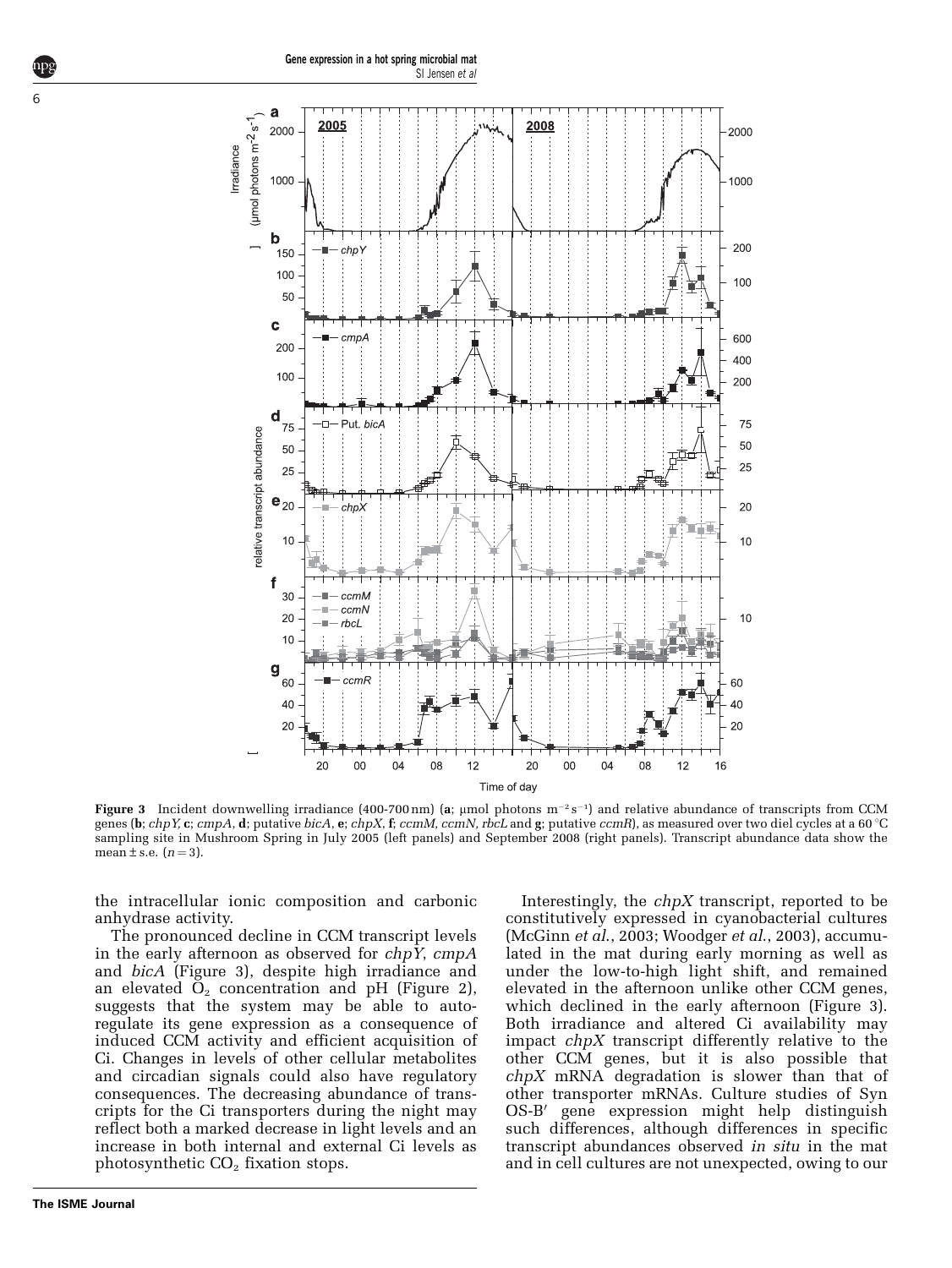limited ability to establish laboratory conditions that mimic the biotic and abiotic conditions in microbial mats.

Genes encoding carboxysome assembly proteins (cmmM, ccmN) and ribulose-1,5-bisphosphate carboxylase (rbcL) increased somewhat pre-dawn (reaching the highest night value at  $\sim 04:00$  and  $\sim$  05:30 hours in 2005 and 2008, respectively), as well as after the low-to-high light transition [\(Figure 3f](#page-5-0), after 10:00) for both samplings. Carboxysomes are evenly segregated between dividing cells (Savage et al[., 2010](#page-10-0)), and a pre-dawn increase in transcript abundance may prepare the cells for division, which would require division of the carboxysome or for the onset of photosynthetic activity at sunrise. Thus, a circadian element may influence the expression of genes critical for the fixation of  $CO<sub>2</sub>$  during the day. Such regulation was previously suggested for the rbcL gene based on in situ data [\(Wyman, 1999\)](#page-11-0), and the levels of ccm and rbcL transcripts (and other transcripts) exhibit circadian oscillations in S. elongatus PCC 7942 [\(Vijayan](#page-10-0) et al., 2009).

The rise in *ccmM*, *ccmN* and *rbcL* transcript levels during the low-to-high light transition [\(Figure 3f](#page-5-0)) could be explained by the same factors as those discussed above for transcripts encoding the Ci transporters, that is, depletion of internal Ci and an altered redox state, but expression may also be linked to cell division, the timing of which is still unresolved for the hot spring mat cyanobacteria (Ward et al[., 1998, 2006\)](#page-10-0). The carboxysome content increases in cultured cyanobacteria after a shift from high-to-low external Ci concentrations [\(Turpin](#page-10-0) et al[., 1984;](#page-10-0) [McKay](#page-9-0) et al., 1993), and ccm transcripts have also been shown to increase somewhat in response to low Ci ([Woodger](#page-11-0) et al., 2003). Other studies report no change in the levels of ccm transcripts in response to low Ci-conditions ([McGinn](#page-9-0) et al., 2003), but if the activities of the ccm and rbcL genes are also under circadian control or linked to cell division, the lack of responsiveness could be a consequence of asynchronous cell growth under continuous light.

#### CcmR, a putative regulator of CCM

Transcripts encoding the putative regulator CcmR markedly increased with the onset of light, and the transcript levels remained relatively high over the entire light period [\(Figure 3g](#page-5-0)). The rapid accumulation of transcripts after the onset of light and the near constancy of the transcript level throughout the light period (most apparent in the 2005 samples) suggests that expression of this gene may be modulated by small changes in redox-conditions, photoperception by receptors such as phytochrome, or other cellular processes that are saturated throughout the cyanobacterial layer even at low irradiance. Our results are, to some extent, at odds with results obtained in studies of cmpR/ndhR/

ccmR in cultured cyanobacteria ([McGinn](#page-9-0) et al., [2003;](#page-9-0) Woodger et al[., 2003, 2007\)](#page-11-0), where transcript abundances were influenced by Ci levels.

#### ROS

All transcripts for genes encoding enzymes involved in ROS detoxification increased during the transition from darkness to low light. Some transcripts (sodB, crtP and CYB\_2254, which encodes a putative Prx) stayed at a fairly constant level during the low-light period of the early morning [\(Figure 4](#page-7-0)) and then increased with increasing irradiance (08:00 and 10:00 hours in 2005 and 2008, respectively); this pattern is similar to that observed for genes involved in Ci uptake. Later in the afternoon, that is, at 14:00 hours, under high irradiance and  $O<sub>2</sub>$  levels, transcript levels started to decline (sodB, CYB\_2254 and crtP). Levels of other ROS-related transcripts (crtO and CYB\_0556, encoding a putative glutamatecysteine ligase) exhibited a relatively small increase over the light period ([Figure 4e\)](#page-7-0). The influence of high irradiance on sodB, crtP and crtO transcript levels have been investigated in axenic liquid cultures of Syn OS-B' (Kilian  $et$   $al., 2007$  $al., 2007$ ), and our in situ data are in accord with the results from this laboratory study, in which there was an influence of high light on sodB and crtP transcript levels, whereas the abundance of the *crtO* transcript appeared independent of irradiance (darkness was not investigated).

However, the changing irradiance might not directly influence levels of specific transcripts as several variables in the mat environment (for example,  $O_2$ , ROS levels and pH) and within the cytoplasm of cyanobacteria co-vary with irradiance. The increasing abundance of transcripts encoding ROS-associated proteins during the darkness to low light transition ([Figure 4](#page-7-0)) is likely regulated in a similar way as that of CCM genes; such regulatory features were reported for the sodB gene in Synechocystis sp. PCC 6803 ([Kim and Suh, 2005\)](#page-9-0). On the other hand, changes in transcript levels observed during the transition from low-to-high light could be influenced by various factors, many of which have already been discussed for the Ci transporters. Some specific regulatory mechanisms that might be associated with this transition in cyanobacteria are a change in cellular redox state (for example, of the plastoquinone pool), an increased flux of electrons through the cytochrome b6f complex, photosystem I-mediated thioredoxin signaling ([Zeller and Klug, 2006](#page-11-0); Oelze et al[., 2008\)](#page-10-0), and the accumulation of various ROS (Li [et al](#page-9-0)., [2004\)](#page-9-0).

It should be noted that light-induced  $H_2O_2$ accumulation is not only biologically mediated, but can also be abiotically generated by the action of ultraviolet irradiation on dissolved organic carbon (Wilson *et al.*, 2000b).  $H_2O_2$  formation and the dynamics that control its accumulation are yet to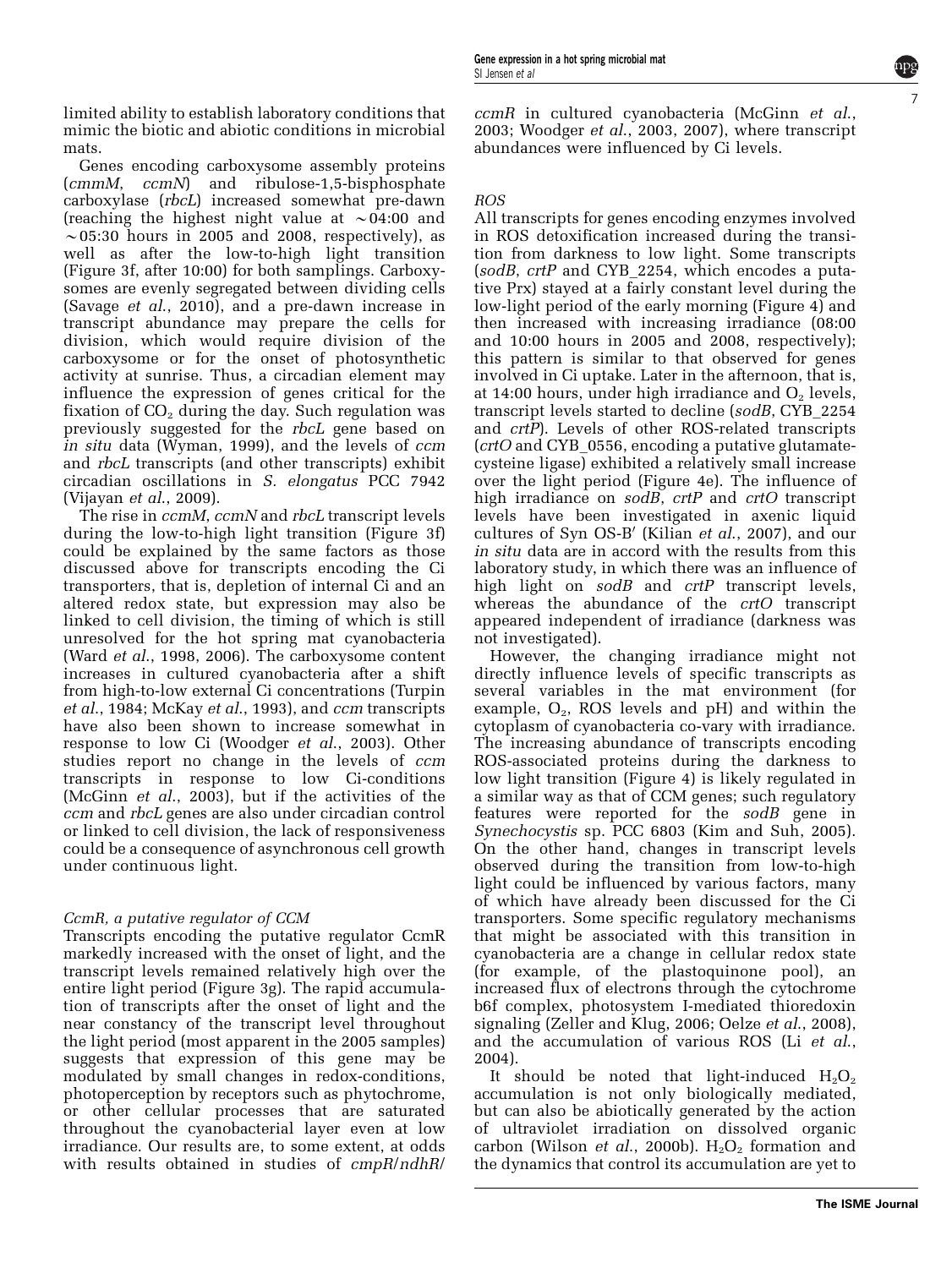<span id="page-7-0"></span>

Figure 4 Incident downwelling irradiance (400–700 nm) (a; µmol photons  $m^{-2} s^{-1}$ ) and relative abundance of transcripts associated with ROS detoxification (b, sodB; c, CYB\_2254 which encodes a type 2-Cys Prx; d, crtP; e, crtO and CYB\_0556, which encodes a putative glutamate–cysteine ligase), as measured over two diel cycles at a 60 1C sampling site in Mushroom Spring in July 2005 (left panels) and September 2008 (right panels). Transcript abundance data show the mean $\pm$  s.e. (n = 3).

be investigated in photosynthetic microbial mats. However, there is increased formation of  $H_2O_2$  in waters flowing over the surface of hot spring microbial mats during the day relative to the night (Wilson *et al.*, 2000a). Such elevated  $H_2O_2$  from photochemical reactions in the upper layers of microbial mats could significantly impact photosynthetic processes.  $H_2O_2$  has a relatively long lifetime and can diffuse into cells from the surrounding medium; this contrasts with singlet oxygen which has a short lifetime, although it is often considered to be the most damaging ROS formed by cyanobacteria ([Triantaphylides](#page-10-0) et al., [2008; Triantaphylides and Havaux, 2009](#page-10-0)).

Based on our in situ data, it is difficult to identify specific regulatory mechanisms that modulate transcript accumulation for ROS-associated genes, as several physiological features of the system are changing simultaneously. However, our data show that at least some genes associated with ROS detoxification (for example, sodB, crtO, CYB\_0556) are probably not controlled in the same manner like most CCM genes, as the levels of transcripts from these genes, unlike those encoding most CCM polypeptides, do not decline in the mid-afternoon. Expression patterns of ROS-associated genes appear to largely respond to irradiance and subsequent changes in the mat chemistry (for example, supersaturating  $O_2$  levels, high pH and Ci depletion), although they may also be impacted by circadian control.

#### Photosynthesis

Transcripts from the psbA2/3 genes (reverse transcription quantitative PCR analyses did not distinguish transcripts from these genes because of their near identical nucleotide sequences; two nucleotide differences in coding region) were elevated at the onset of light with the highest levels directly correlating with high incident irradiance  $\sim 1500 \mu$ mol photons  $m^{-2}s^{-1}$ ; [Figures 5a and c\)](#page-8-0). In contrast, the psbA1 transcript levels increased in the early evening and generally declined slowly during the night ([Figure 5b\)](#page-8-0). In 2005, the lowest psbA1 transcript levels were observed during the highlight mid-day periods, whereas highest levels were observed under low irradiance in the late afternoon to early evening and in the early morning ([Figure 5b\)](#page-8-0). Our in situ results are consistent with culture studies of Syn OS-B', where  $psbA2/3$ transcript levels increased during the transition from low-to-high light, whereas psbA1 transcript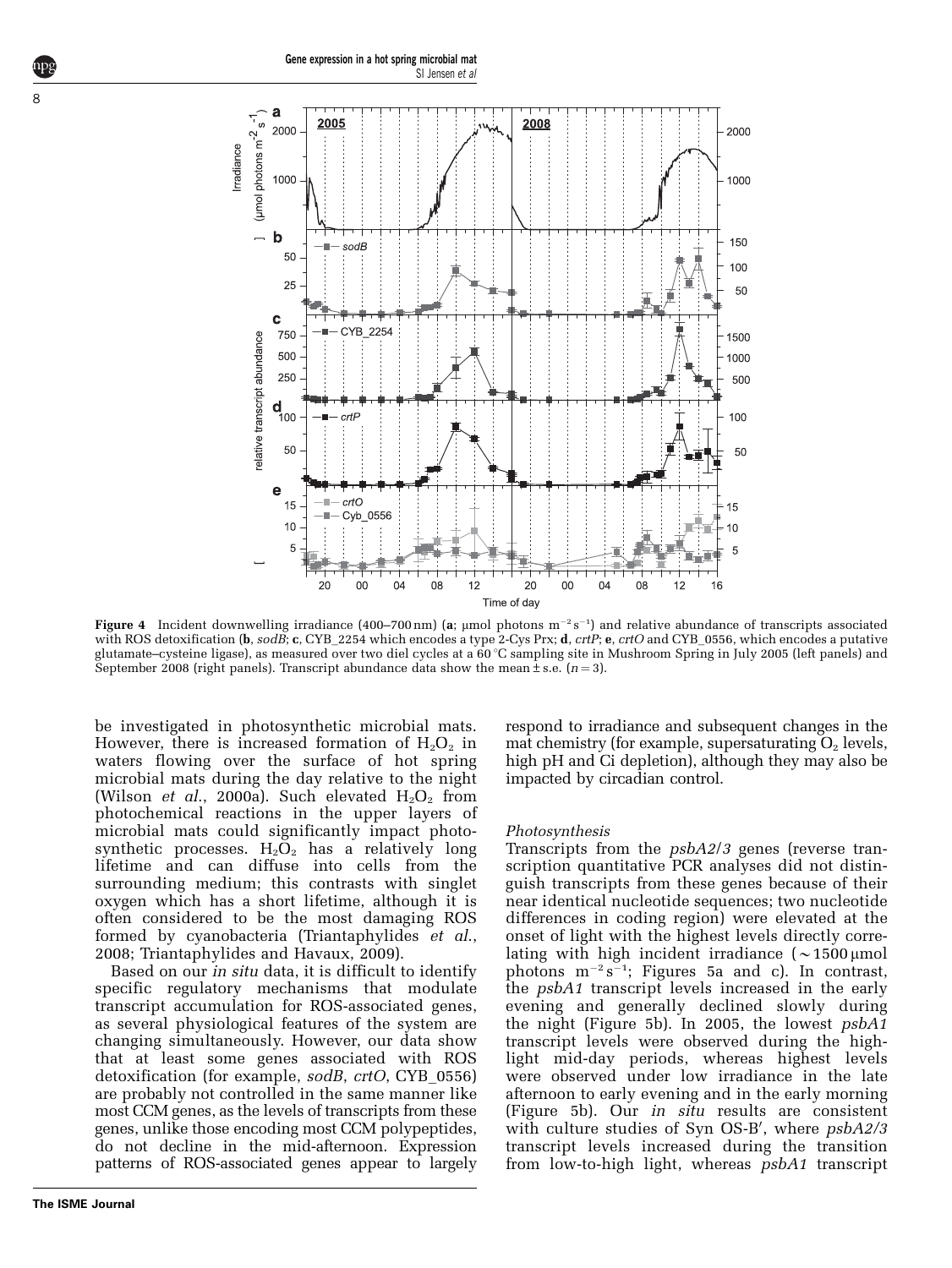<span id="page-8-0"></span>

Figure 5  $\,$  Incident downwelling irradiance (400–700 nm) (a;  $\mu$ mol photons m $^{-2}\,\rm s^{-1}$ ) and relative abundance of transcripts associated with photosynthetic function (b;  $psbA1$  and c;  $psbA2/3$ ), as measured over two diel cycles at a 60 °C sampling site in Mushroom Spring in July 2005 (left panels) and September 2008 (right panels). Transcript abundance data show the mean $\pm$ s.e. (n=3).

levels increased when the cells were shifted from high-to-low light (Kilian *et al.*, 2007); similar results were reported for other cultivated cyanobacteria [\(Schaefer and Golden, 1989\)](#page-10-0).

The high psbA2/3 transcript levels in the microbial mat during mid-day do not necessarily indicate a higher cyanobacterial D1 protein level than in cyanobacteria experiencing low-light conditions (for example, early morning). The D1 protein is susceptible to ROS/high-light triggered damage and is rapidly degraded when cells are absorbing excess excitation energy ([Krieger-Liszkay](#page-9-0) et al., 2008). A rapid turnover coupled with the fact that ROS may inhibit D1 repair processes [\(Nishiyama](#page-10-0) et al., 2001) raises the possibility that the actual level of functional D1 may be lower during high-light exposure in spite of very high transcript accumulation. Our  $O_2$  microprofiles show a slight decline in  $O_2$  levels in the upper mat layers at around mid-day [\(Figure 2\)](#page-4-0). However,  $O<sub>2</sub>$ levels in the mat remained at supersaturating levels throughout the day, indicative of sustained photosynthetic activity, which suggests that the level of psbA2/3 transcripts and the protein encoded by these transcripts are sufficient to ensure the regeneration of active photosystem II reaction centers following damage resulting from high light/ROS.

#### Conclusion

This study presents the first investigation of *in situ* transcript abundance of genes involved in CCM and ROS detoxification in conjunction with precise measurements of environmental parameters over a diel cycle in a photosynthetic microbial mat. Gene expression patterns were linked to dynamic shifts of the physico-chemical conditions ( $pH$  and  $O_2$ ) in the mat, largely driven by the diel cycle of solar irradiance. The results provide insights into complex in situ variation in gene expression over the course of the day, and point toward potential regulatory mechanisms that control the dynamics of transcript accumulation.

Variations in transcript abundances in Syn OS-B' under in situ conditions were largely consistent with patterns observed for cyanobacteria grown as axenic liquid cultures under controlled laboratory conditions. This provides validation for the idea that important, ecologically-relevant information can be derived from laboratory studies, although the many factors that co-occur in situ should be considered when performing experiments with axenic cultures in the laboratory. In some cases this complexity, for example, potential integration of circadian control with control through environmental signals, may be lost under culture conditions because of the way in which the cells are grown, that is, continuous light versus light–dark cycling and modulation of light levels over the diel cycle, and differences in features of the surrounding environment including interactions with other microorganisms and the presence of an organic matrix, which can highly impact diffusion rates and lead to the formation of steep chemical gradients. Some of these complexities can be dissected with specific manipulations of axenic cultures, although key aspects of in situ environmental features should always be considered in the interpretation of the data.

#### Acknowledgements

We thank the US National Park Service and personnel from the Yellowstone National Park for their permission to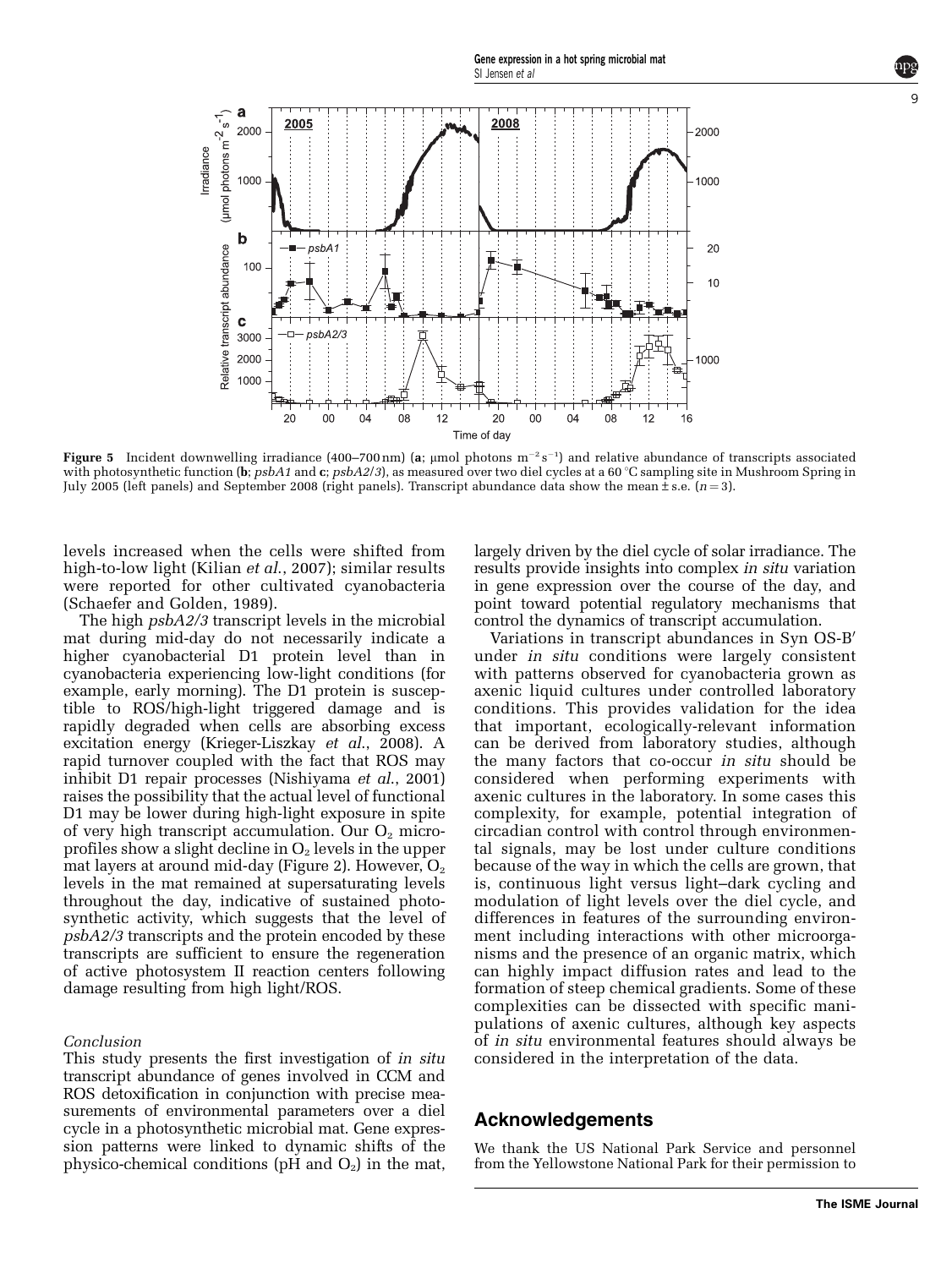**The ISME Journal**

<span id="page-9-0"></span>conduct this work (permit YELL-2058; MK) and their kind and helpful assistance. We also thank C Klatt, E Becraft and DM Ward for assistance and logistical help during the fieldtrips, F Fazeli for help in the laboratory, and D Gonzalez-Ballester and S Bailey for helpful inputs and discussions. This study was funded by an internationalization PhD grant from the Danish Research Council (MK), with additional support from the National Science Foundation (Frontiers in Integrative Biology Program Grant EF-0328698; ARG, DB, MK), the Danish Natural Science Research Council (MK) and the Carnegie Institution for Science (DB, ARG).

#### **References**

- Allewalt JP, Bateson MM, Revsbech NP, Slack K, Ward DM. (2006). Effect of temperature and light on growth of and photosynthesis by Synechococcus isolates typical of those predominating in the Octopus spring microbial mat community of Yellowstone National Park. Appl Environ Microbiol 72: 544–550.
- Aro E-M, Suorsa M, Rokka A, Allahverdiyeva Y, Paakkarinen V, Saleem A et al. (2005). Dynamics of photosystem II: a proteomic approach to thylakoid protein complexes. J Exp Bot 56: 347–356.
- Badger MR, Price GD. (1990). Carbon oxysulfide is an inhibitor of both  $CO<sub>2</sub>$  and HCO<sub>3</sub> uptake in the cyanobacterium Synechococcus PCC7942. Plant Physiol 94: 35–39.
- Bhaya D, Grossman AR, Steunou A-S, Khuri N, Cohan FM, Hamamura N et al. (2007). Population level functional diversity in a microbial community revealed by comparative genomic and metagenomic analyses. ISME J 1: 703–713.
- Bouchard JN, Roy S, Campbell DA. (2006). UVB effects on the photosystem II-D1 protein of phytoplankton and natural phytoplankton communities. Photochem Photobiol 82: 936–951.
- Brock TD. (1967). Relationship between standing crop and primary productivity along a hot spring thermal gradient. Ecology 48: 566–571.
- Dayer R, Fischer BB, Eggen RIL, Lemaire SD. (2008). The peroxiredoxin and glutathione peroxidase families in Chlamydomonas reinhardtii. Genetics 179: 41–57.
- de Beer D, Glud A, Epping E, Kühl M. (1997). A fastresponding  $CO<sub>2</sub>$  microelectrode for profiling sediments, microbial mats, and biofilms. Limnol Oceanogr 42: 1590–1600.
- de Beer D, Kühl M. (2001). Interfacial microbial mats and biofilms. In: Boudreau BP, Jørgensen BB (eds). The Benthic Boundary Layer. Transport Processes and Biogeochemistry. Oxford University Press: New York, pp 374–394.
- Folea IM, Zhang P, Nowaczyk MM, Ogawa T, Aro E-M, Boekema EJ. (2008). Single particle analysis of thylakoid proteins from Thermosynechococcus elongatus and Synechocystis 6803: localization of the CupA subunit of NDH-1. FEBS Lett 582: 249–254.
- Goyer A, Haslekås C, Miginiac-Maslow M, Klein U, Le Marechal P, Jacquot J-P et al. (2002). Isolation and characterization of a thioredoxin-dependent peroxidase from Chlamydomonas reinhardtii. Eur J Biochem 269: 272–282.
- Jamieson D, Chance B, Cadenas E, Boveris A. (1986). The relation of free radical production to hyperoxia. Annu Rev Physiol 48: 703–719.
- Kanehisa M, Goto S. (2000). KEGG: Kyoto Encyclopedia of Genes and Genomes. Nucleic Acids Res 28: 27–30.
- Kaplan A, Hagemann M, Bauwe H, Kahlon S, Ogawa T. (2008). Carbon acquisition by cyanobacteria: mechanisms, comparative genomics, and evolution. In: Herrero A, Flores E (eds). The Cyanobacteria. Molecular biology, Genomics and Evolution. Caister Academic Press: Norfolk, UK, pp 305–334.
- Kilian O, Steunou A-S, Fazeli F, Bailey S, Bhaya D, Grossman AR. (2007). Responses of a thermophilic Synechococcus isolate from the microbial mat of octopus spring to light. Appl Environ Microbiol 73: 4268–4278.
- Kim J-H, Suh KH. (2005). Light-dependent expression of superoxide dismutase from cyanobacterium Synechocystis sp. strain PCC 6803. Arch Microbiol 183: 218–223.
- Koropatkin NM, Koppenaal DW, Pakrasi HB, Smith TJ. (2007). The structure of a cyanobacterial bicarbonate transport protein, CmpA. J Biol Chem 282: 2606–2614.
- Krieger-Liszkay A, Fufezan C, Trebst A. (2008). Singlet oxygen production in photosystem II and related protection mechanism. Photosynth Res 98: 551–564.
- Kühl M, Lassen C, Revsbech NP. (1997). A simple light meter for measurements of PAR (400 to 700 nm) with fiber-optic microprobes: application for P vs  $E_0$  (PAR) measurements in a microbial mat. Aquat Microb Ecol 13: 197–207.
- Kühl M, Revsbech NP. (2001). Biogeochemical microsensors for boundary layer studies. In: Boudreau BP, Jørgensen BB (eds). The Benthic Boundary Layer. Transport Processes and Biogeochemistry. Oxford University Press: New York, pp 180–210.
- Latifi A, Ruiz M, Zhang C-C. (2009). Oxidative stress in cyanobacteria. FEMS Microbiol Rev 33: 258–278.
- Li H, Singh AK, McIntyre LM, Sherman LA. (2004). Differential gene expression in response to hydrogen peroxide and the putative PerR regulon of Synechocystis sp. strain PCC 6803. J Bacteriol 186: 3331–3345.
- Li Q, Canvin DT. (1998). Energy sources for HCO<sub>3</sub> and CO<sub>2</sub> transport in air-grown cells of Synechococcus UTEX 625. Plant Physiol 116: 1125–1132.
- Maeda S-i, Badger MR, Price GD. (2002). Novel gene products associated with NdhD3/D4-containing NDH-1 complexes are involved in photosynthetic CO2 hydration in the cyanobacterium, Synechococcus sp. PCC7942. Mol Microbiol 43: 425–435.
- Marcus Y, Harel E, Kaplan A. (1983). Adaptation of the cyanobacterium Anabaena variabilis to low  $CO<sub>2</sub>$  concentration in their environment. Plant Physiol 71: 208–210.
- McGinn PJ, Price GD, Badger MR. (2004). High light enhances the expression of low- $CO<sub>2</sub>$ -inducible transctipts involved in the  $CO<sub>2</sub>$ -concentrating mechanism in Synechocystis sp. PCC6803. Plant Cell Environ 27: 615–626.
- McGinn PJ, Price GD, Maleszka R, Badger MR. (2003). Inorganic carbon limitation and light control the expression of transcripts related to the  $CO<sub>2</sub>$ -concentrating mechanism in the cyanobacterium Synechocystis sp. strain PCC6803. Plant Physiol 132: 218–229.
- McKay RML, Gibbs SP, Espie GS. (1993). Effect of dissolved inorganic carbon on the expression of carboxysomes, localization of Rubisco and the mode of inorganic carbon transport in cells of the cyanobacterium Synechococcus UTEX 625. Arch Microbiol 159: 21–29.
- Nishimura T, Takahashi Y, Yamaguchi O, Suzuki H, Maeda S, Omata T. (2008). Mechanism of low CO<sub>2</sub>induced activation of the cmp bicarbonate transporter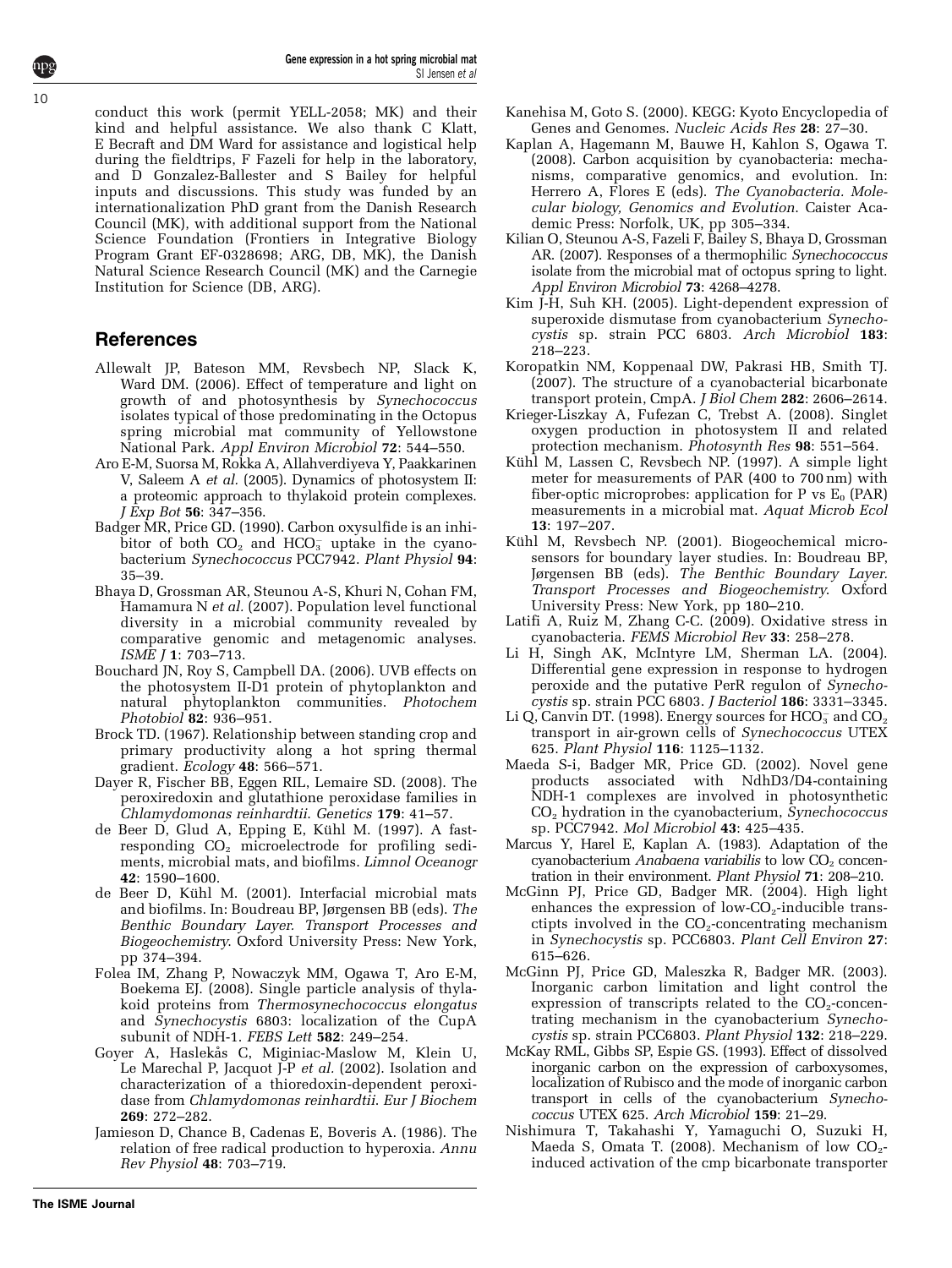<span id="page-10-0"></span>operon by a LysR family protein in the cyanobacterium Synechococcus elongatus strain PCC 7942. Mol Microbiol 68: 98–109.

- Nishiyama Y, Yamamoto H, Allakhverdiev SI, Inaba M, Yokota A, Murata N. (2001). Oxidative stress inhibits the repair of photodamage to the photosynthetic machinery. EMBO J 20: 5587-5594.
- Oelze M-L, Kandlbinder A, Dietz K-J. (2008). Redox regulation and overreduction control in the photosynthesizing cell: complexity in redox regulatory networks. Biochim Biophys Acta 1780: 1261–1272.
- Ogawa T, Miyano A, Inoue Y. (1985). Photosystem-Idriven inorganic carbon transport in the cyanobacterium, Anacystis nidulans. Biochim Biophys Acta 808: 77–84.
- Omata T, Gohta S, Takahashi Y, Harano Y, Maeda S-I. (2001). Involvement of a CbbR homolog in low  $CO<sub>2</sub>$ induced activation of the bicarbonate transporter operon in cyanobacteria. J Bacteriol 183: 1891–1898.
- Omata T, Price GD, Badger MR, Okamura M, Gohta S, Ogawa T. (1999). Identification of an ATP-binding cassette transporter involved in bicarbonate uptake in the cyanobacterium Synechococcus sp. strain PCC 7942. Proc Natl Acad Sci USA 96: 13571–13576.
- Price GD, Badger MR, Woodger FJ, Long BM. (2008). Advances in understanding the cyanobacterial  $CO<sub>2</sub>$ concentrating-mechanism (CCM): functional components, Ci transporters, diversity, genetic regulation and prospects for engineering into plants. *J Exp Bot* 59: 1441–1461.
- Price GD, Woodger FJ, Badger MR, Howitt SM, Tucker L. (2004). Identification of a SulP-type bicarbonate transporter in marine cyanobacteria. Proc Natl Acad Sci USA 101: 18228-18233.
- Raven JA, Giordano M, Beardall J. (2008). Insights into the evolution of CCMs from comparisons with other resource acquisition and assimilation processes. Physiol Plant 133: 4–14.
- Revsbech NP. (1989). An oxygen microsensor with a guard cathode. Limnol Oceanogr 34: 474–478.
- Ritchie R. (1991). Membrane-potential and pH control in the cyanobacterium Synechococcus R-2 (Anacystis nidulans) PCC 7942. J Plant Physiol 137: 409–418.
- Sarkar N, Lemaire S, Wu-Scharf D, Issakidis-Bourguet E, Cerutti H. (2005). Functional specialization of Chlamydomonas reinhardtii cytosolic thioredoxin h1 in the response to alkylation-induced DNA damage. Eukaryot Cell 4: 262–273.
- Savage DF, Afonso B, Chen AH, Silver PA. (2010). Spatially ordered dynamics of the bacterial carbon fixation machinery. Science 327: 1258–1261.
- Schaefer MR, Golden SS. (1989). Differential expression of members of a cyanobacterial psbA gene family in response to light. J Bacteriol 171: 3973–3981.
- Shibata M, Ohkawa H, Kaneko T, Fukuzawa H, Tabata S, Kaplan A et al. (2001). Distinct constitutive and low- $CO<sub>2</sub>$ -induced  $CO<sub>2</sub>$  uptake systems in cyanobacteria: genes involved and their phylogenetic relationship with homologous genes in other organisms. Proc Natl Acad Sci USA 98: 11789–11794.
- Steunou A-S, Bhaya D, Bateson MM, Melendrez MC, Ward DM, Brecht E et al. (2006). In situ analysis of nitrogen fixation and metabolic switching in unicellular thermophilic cyanobacteria inhabiting hot spring microbial mats. Proc Natl Acad Sci USA 103: 2398–2403.
- Steunou A-S, Jensen SI, Brecht E, Becraft ED, Bateson MM, Kilian O et al. (2008). Regulation of nif gene

expression and the energetics of  $N_2$  fixation over the diel cycle in a hot spring microbial mat. ISME J 2: 364–378.

- Takahashi S, Murata N. (2008). How do environmental stresses accelerate photoinhibition? Trends Plant Sci 13: 178–182.
- Tchernov D, Helman Y, Keren N, Luz B, Ohad I, Reinhold L et al. (2001). Passive entry of  $CO<sub>2</sub>$  and its energydependent intracellular conversion to  $HCO<sub>3</sub>$  in cyanobacteria are driven by a photosystem I-generated  $\Delta \mu$ H<sup>+</sup>. J Biol Chem 276: 23450–23455.
- Tchernov D, Silverman J, Luz B, Reinhold L, Kaplan A. (2003). Massive light-dependent cycling of inorganic carbon between oxygenic photosynthetic microorganisms and their surroundings. Photosynth Res 77: 95–103.
- Teske AP, Stahl D. (2002). Microbial mats and biofilms: evolution, structure, and function of fixed microbial communities. In: Staley JT, Reysenbach AL (eds). Biodiversity of Microbial Life: Foundations of Earth' Biosphere. Wiley-Liss: New York, pp 49–100.
- Thomas RC. (1978). Ion-sensitive intracellular microelectrodes: how to make and use them. Academic Press: London, New York.
- Triantaphylides C, Havaux M. (2009). Singlet oxygen in plants: production, detoxification and signaling. Trends Plant Sci 14: 219–228.
- Triantaphylides C, Krischke M, Hoeberichts FA, Ksas B, Gresser G, Havaux M et al. (2008). Singlet oxygen is the major reactive oxygen species involved in photooxidative damage to plants. Plant Physiol 148: 960–968.
- Turpin DH, Miller AG, Canvin DT. (1984). Carboxysome content of Synechococcus leopoliensis (cyanophyta) in response to inorganic carbon. J Phycol 20: 249 253.
- Vijayan V, Zuzow R, O'Shea EK. (2009). Oscillations in supercoiling drive circadian gene expression in cyanobacteria. Proc Natl Acad Sci USA 106: 22564–22568.
- Volokita M, Zenvirth D, Kaplan A, Reinhold L. (1984). Nature of the inorganic carbon species actively taken up by the cyanobacterium Anabaena variabilis. Plant Physiol 76: 599–602.
- Ward DM, Bateson MM, Ferris MJ, Kühl M, Wieland A, Koeppel A et al. (2006). Cyanobacterial ecotypes in the microbial mat community of mushroom spring (Yellowstone National Park, Wyoming) as species-like units linking microbial community composition, structure and function. Phil Trans R Soc B 361: 1997–2008.
- Ward DM, Cohan FM, Bhaya D, Heidelberg JF, Kühl M, Grossman A. (2008). Genomics, environmental genomics and the issue of microbial species. Heredity 100: 207–219.
- Ward DM, Ferris MJ, Nold SC, Bateson MM. (1998). A natural view of microbial biodiversity within hot spring cyanobacterial mat communities. Microbiol Mol Biol Rev 62: 1353–1370.
- Whelan JA, Russell NB, Whelan MA. (2003). A method for the absolute quantification of cDNA using real-time PCR. J Immunol Methods 278: 261–269.
- Wieland A, de Beer D, Damgaard LR, Kühl M, van Dusschoten D, Van As H. (2001). Fine-scale measurement of diffusivity in a microbial mat with nuclear magnetic resonance imaging. Limnol Oceanogr 46: 248–259.
- Wieland A, Kühl M. (2006). Regulation of photosynthesis and oxygen consumption in a hypersaline cyanobacterial